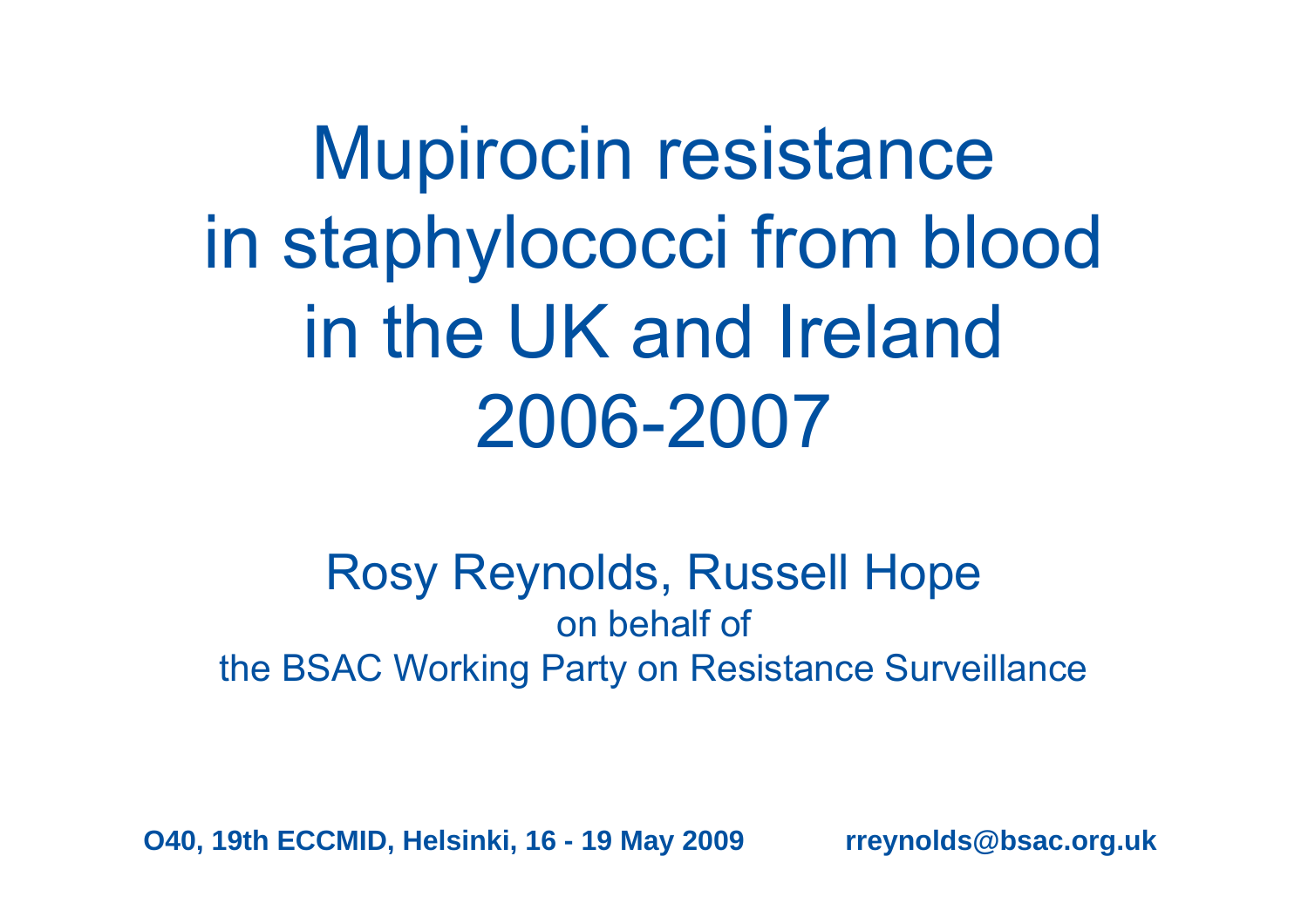# BSAC Bacteraemia Resistance Surveillance



- 25 laboratories / year (30 in total)
- 10 *S. aureus*, 10 CoNS per laboratory per year
- Central testing HPA Centre for Infections, London
- •BSAC agar dilution MICs
- • Multiplex PCR for *mecA*, *mupA*
- •Data on website: **www.bsacsurv.org**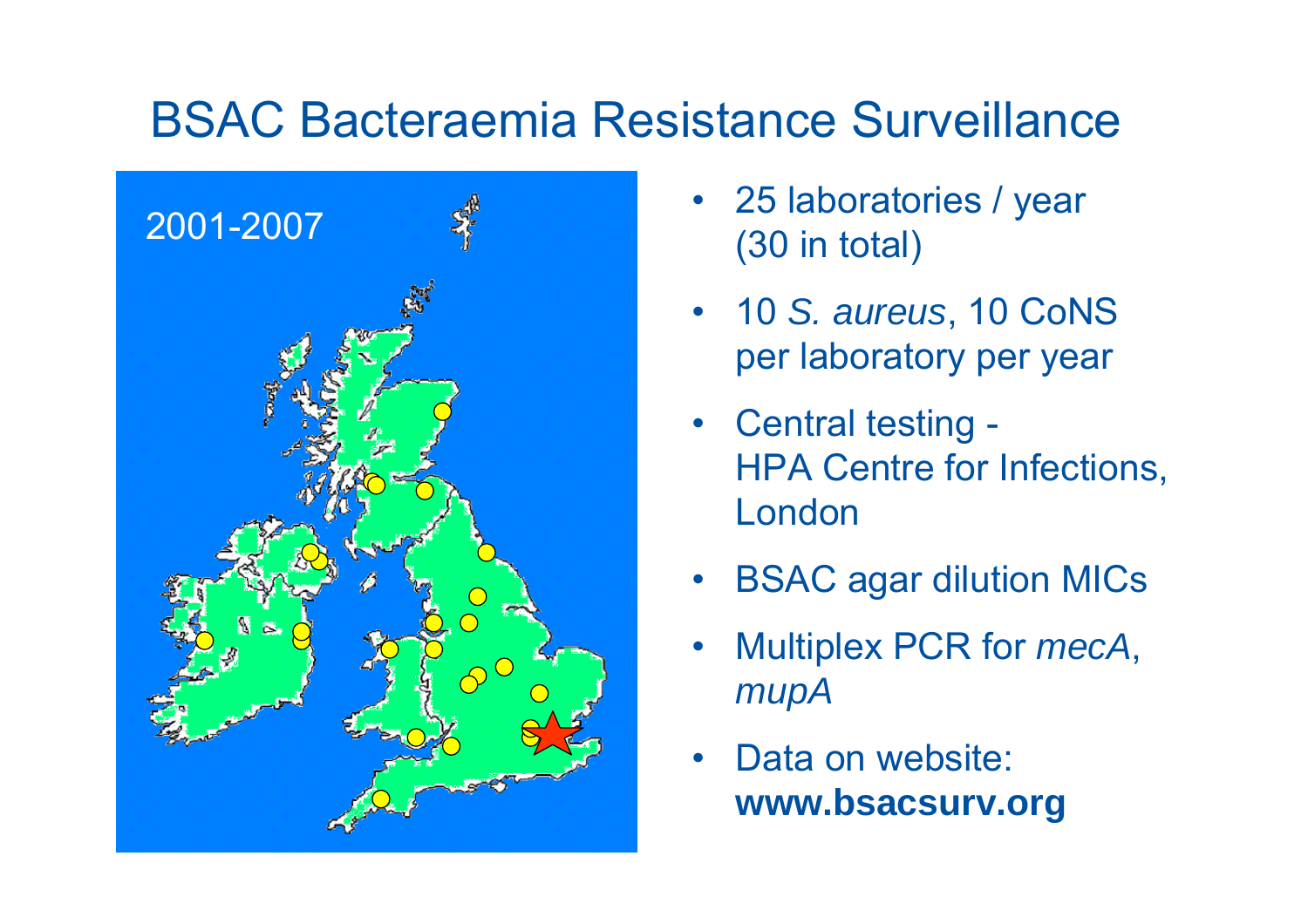#### ACKNOWLEDGEMENTS

British Society for Antimicrobial Chemotherapy (**BSAC** ) Bacteraemia Resistance Surveillance Programme 2006-2007

#### **HPA Centre for Infections, Colindale**

- $\bullet$ Russell Hope
- $\bullet$ David Livermore
- •Marina Warner
- Geraldine Brick
- •Dorothy James

#### **Sponsors**

- $\bullet$ Astellas
- •**AstraZeneca**
- $\bullet$ MSD
- $\bullet$ Johnson & Johnson
- Novartis (Chiron)
- Pfizer
- •**Theravance**
- •Wyeth

#### **Collecting Laboratories**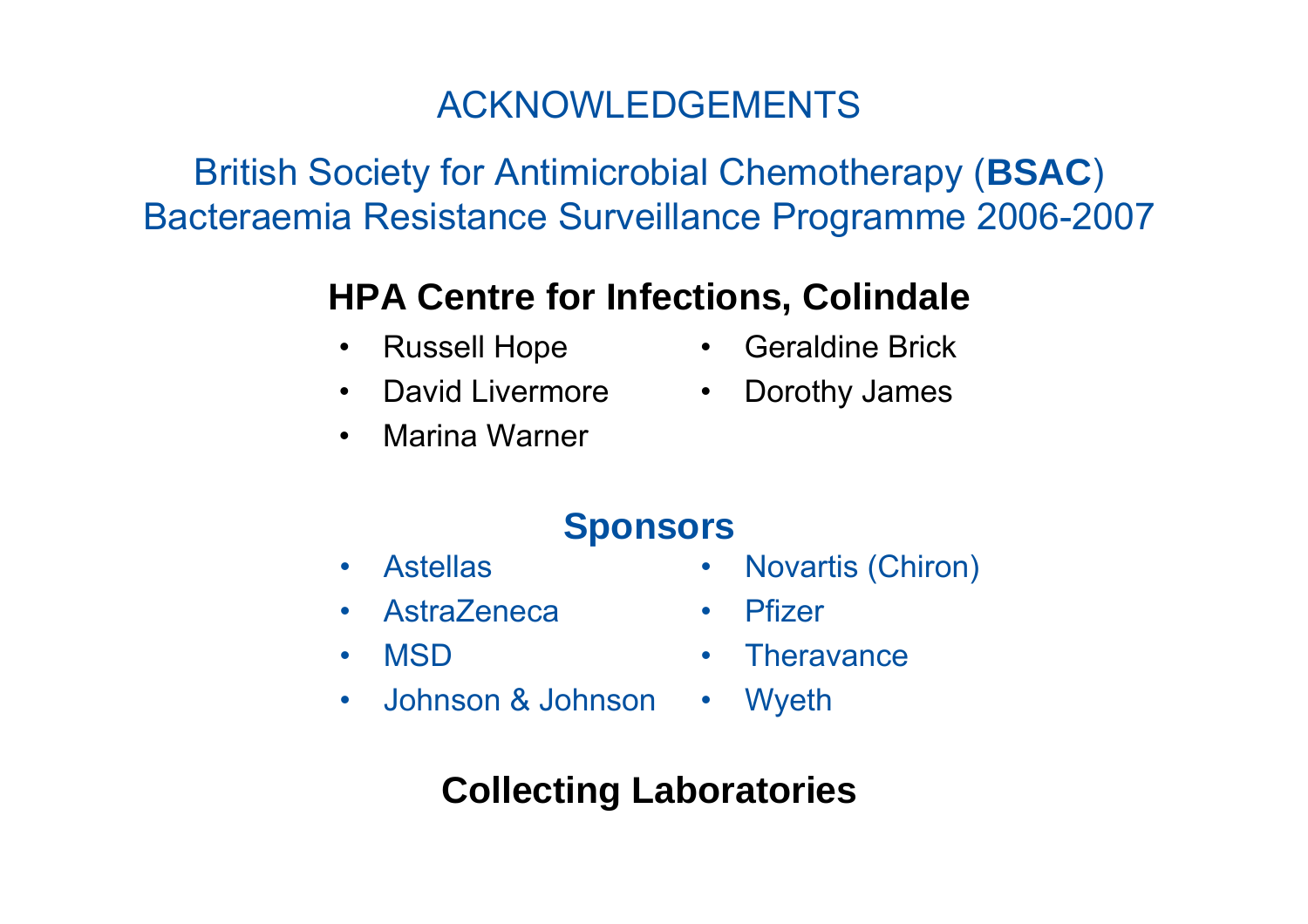# England - MRSA screening and decolonisation

"From April 2009, all elective admissions must be screened for MRSA in line with Department of Health guidance. This should be extended to cover emergency admissions as soon as possible and definitely no later than 2011."

*Operational Guidance 2, Department of Health, December 2008*

*and 2009/10 Operating Framework*

"We expect all patients who test positive for MRSA on screening prior to admission to be effectively decolonised, as indicated in previous guidance."

*Operational Guidance 2, Department of Health, December 2008*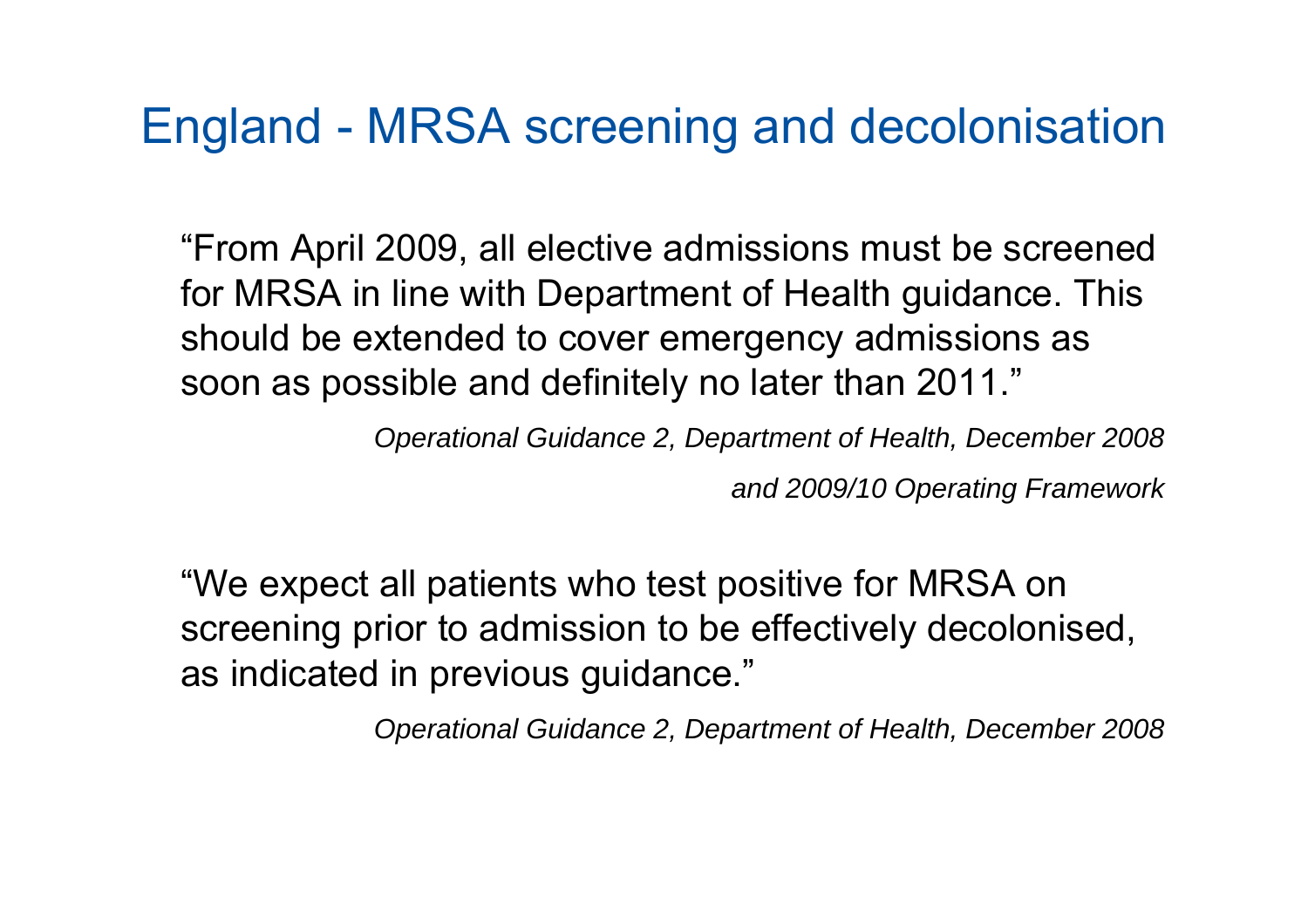# Mandatory screening for MRSA

**ALL** elective NHS patients in England except:

- •day case opthalmology, dental & endoscopy;
- •minor dermatology e.g. warts;
- • children & maternity/obstetrics (except high risk groups and elective caesarean).

*from Operational Guidance 2, DoH, December 2008*

Monthly reporting to Department of Health:

- • number of admissions and attendances of elective patients who should be screened;
- •number of tests done on these patients.

*from Operational Guidance 1, DoH, July 2008*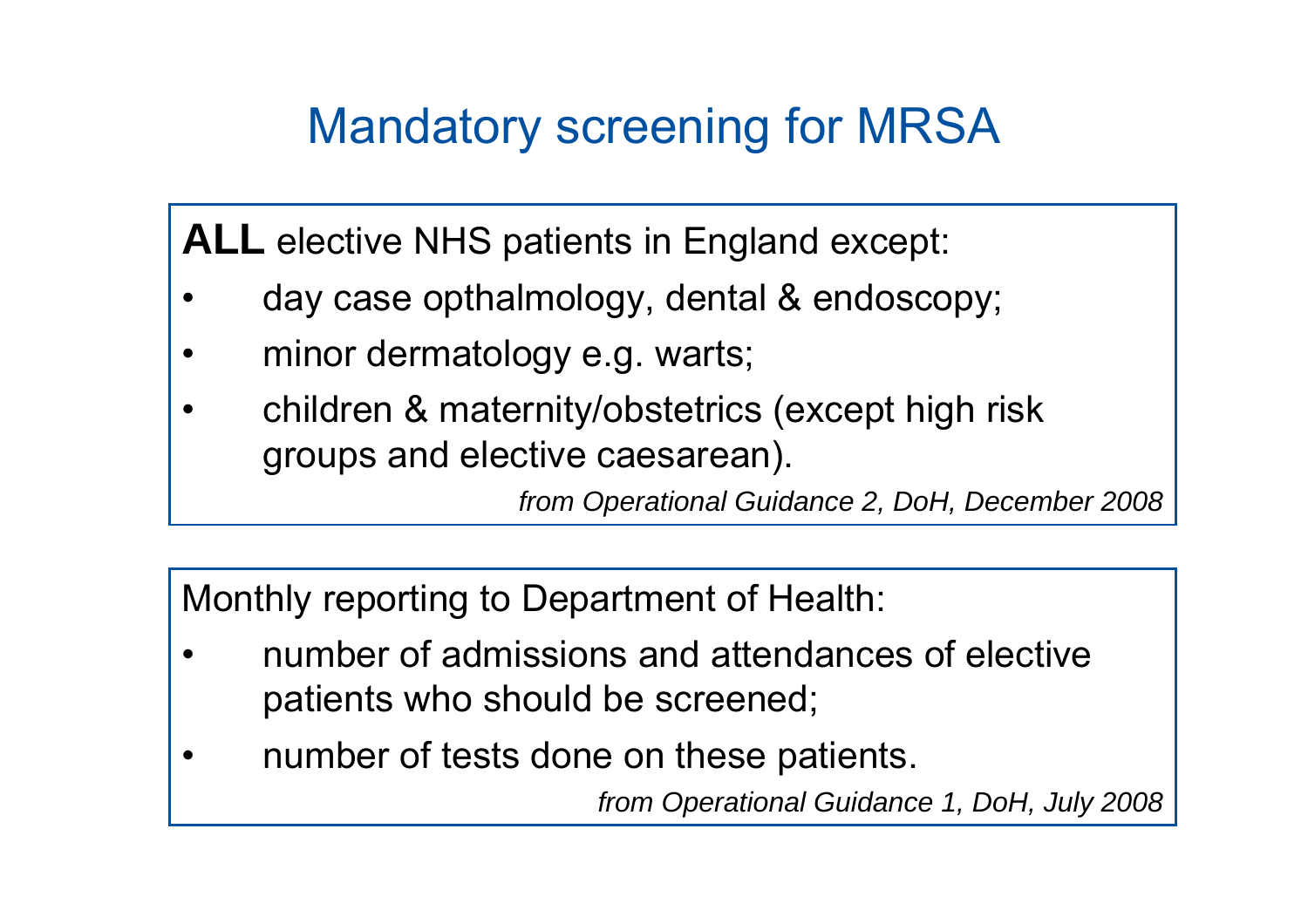## Isolate numbers and tests

|      |             |           | oxacillin    |                          |              | mupirocin  |
|------|-------------|-----------|--------------|--------------------------|--------------|------------|
| Year | <b>CoNS</b> | S. aureus | <b>MIC</b>   | mecA                     | mupA         | <b>MIC</b> |
| 2001 | 209         | 238       | $\checkmark$ |                          |              |            |
| 2002 | 200         | 245       | $\checkmark$ |                          |              |            |
| 2003 | 212         | 235       | $\checkmark$ |                          |              |            |
| 2004 | 187         | 244       | $\checkmark$ |                          |              |            |
| 2005 | 203         | 244       | $\checkmark$ | $\overline{\mathcal{A}}$ |              |            |
| 2006 | 203         | 242       | $\checkmark$ | $\checkmark$             | $\checkmark$ |            |
| 2007 | 181         | 245       | $\checkmark$ | $\checkmark$             | $\checkmark$ |            |

BSAC Bacteraemia Resistance Surveillance Programme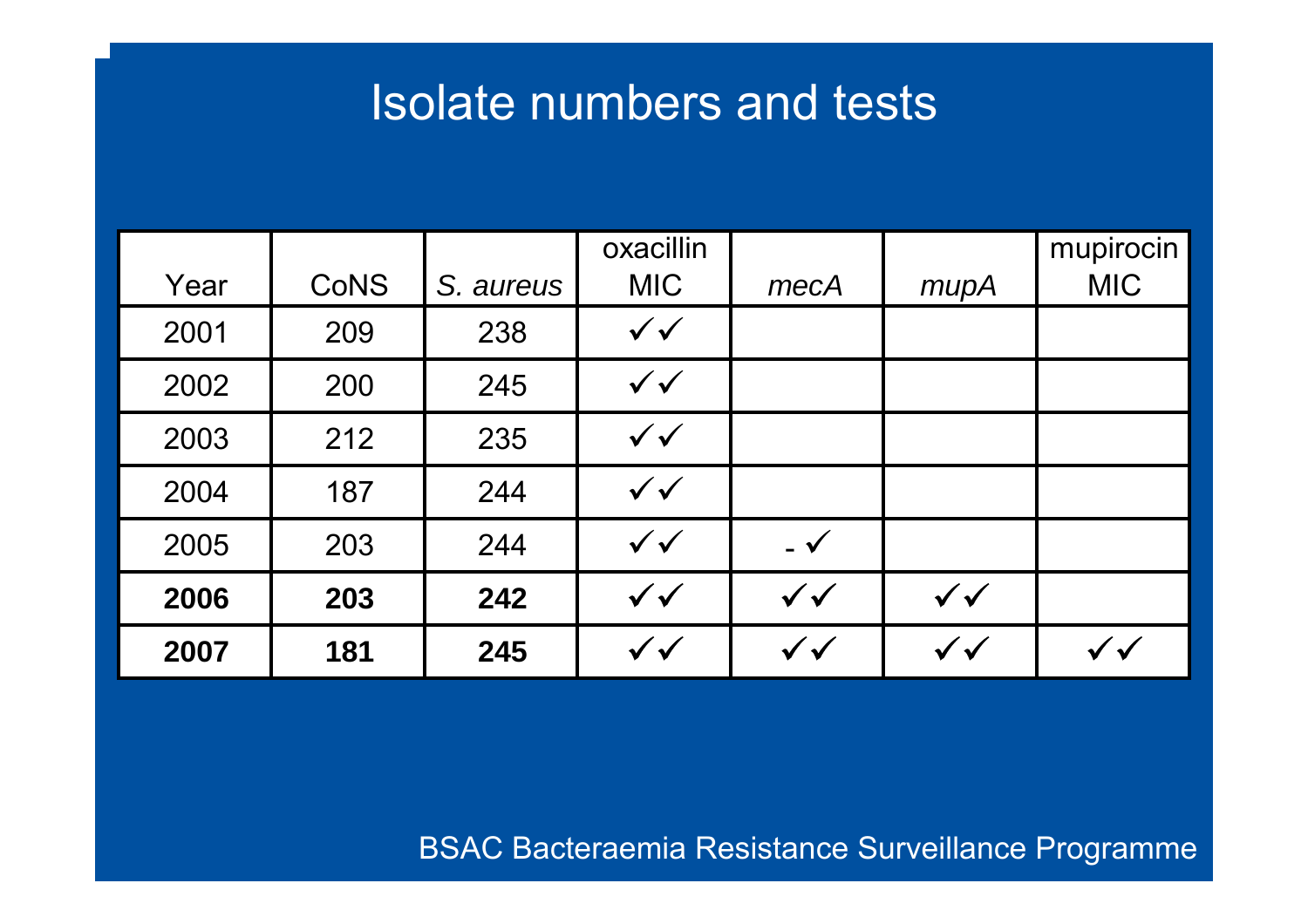## Prevalence of *mecA* and *mupA*

|            | S. aureus | CoNS |
|------------|-----------|------|
| N          | 487       | 384  |
| $%$ mecA + | 39%       | 78%  |
| $% mupA +$ | $2\%$     | 20%  |

BSAC Bacteraemia Resistance Surveillance Programme 2006-07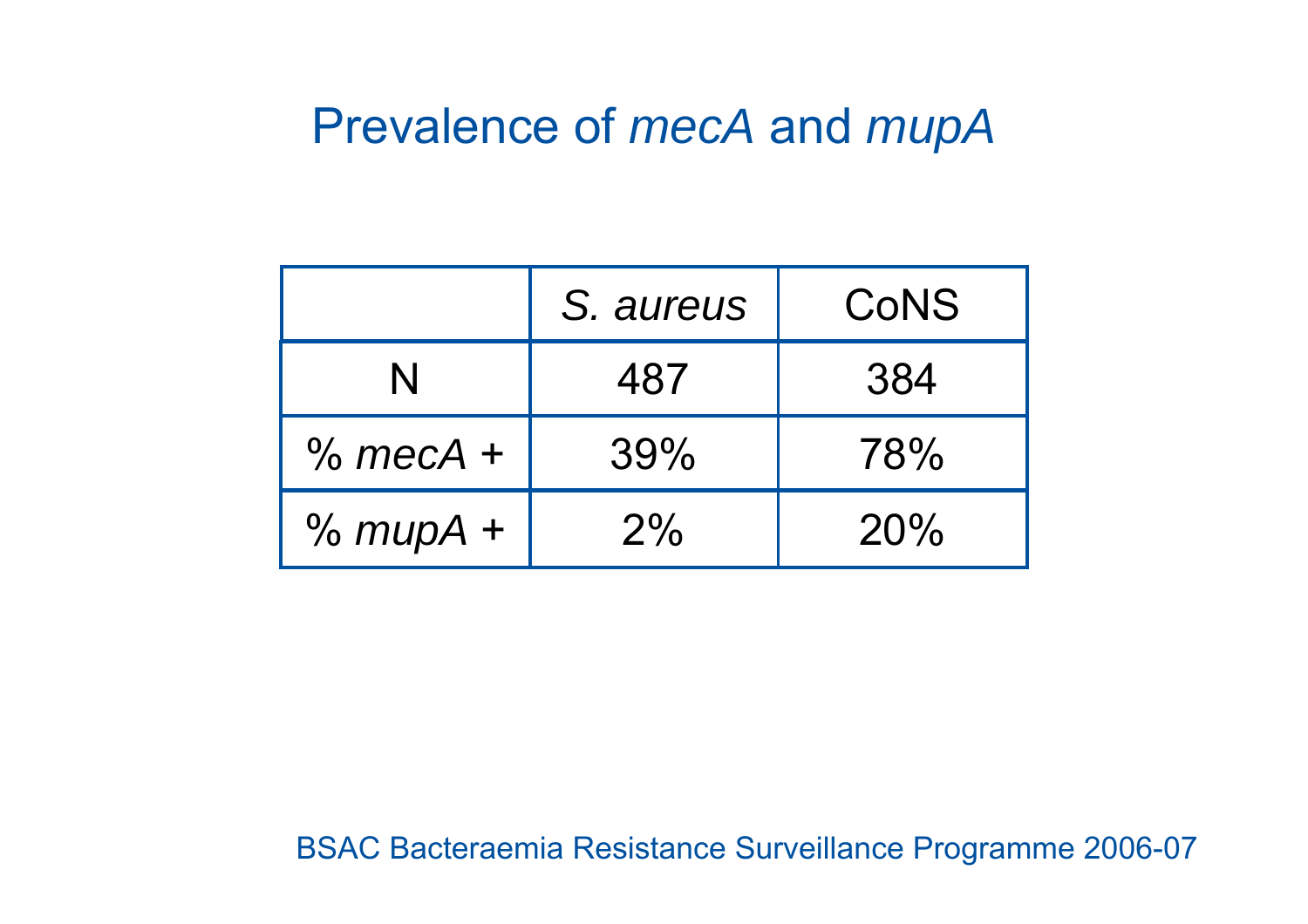# *mupA* is geographically widespread

**487** *S. aureus -* 10 *mupA*-positive, from

7/26 centres

3/5 countries

70% hospital >48 hours

**384 CoNS -** 77 *mupA*-positive, from

24/26 centres

5/5 countries

73% hospital >48 hours

BSAC Bacteraemia Resistance Surveillance Programme 2006-07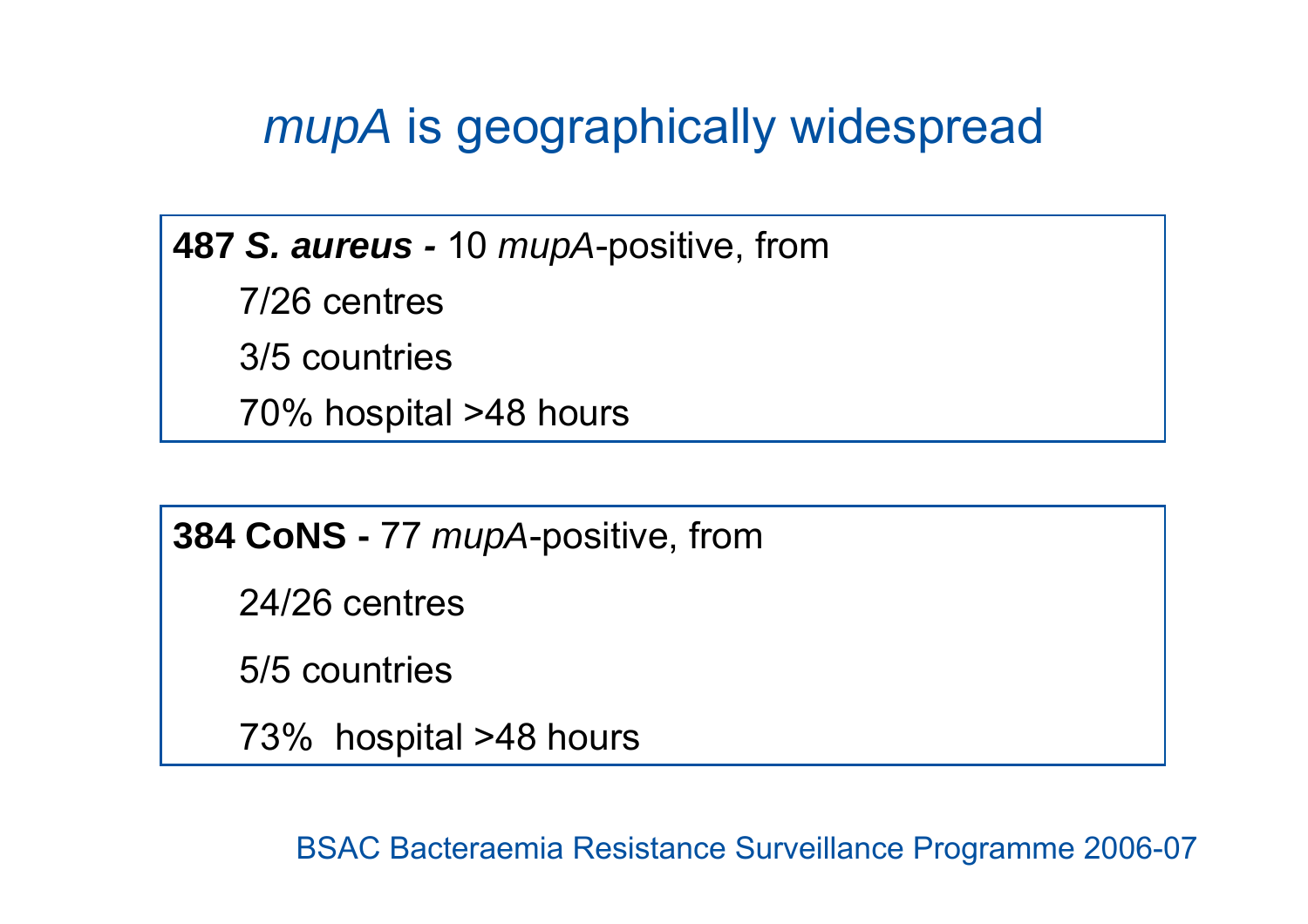### Association of *mecA* and *mupA*



BSAC Bacteraemia Resistance Surveillance Programme 2006-07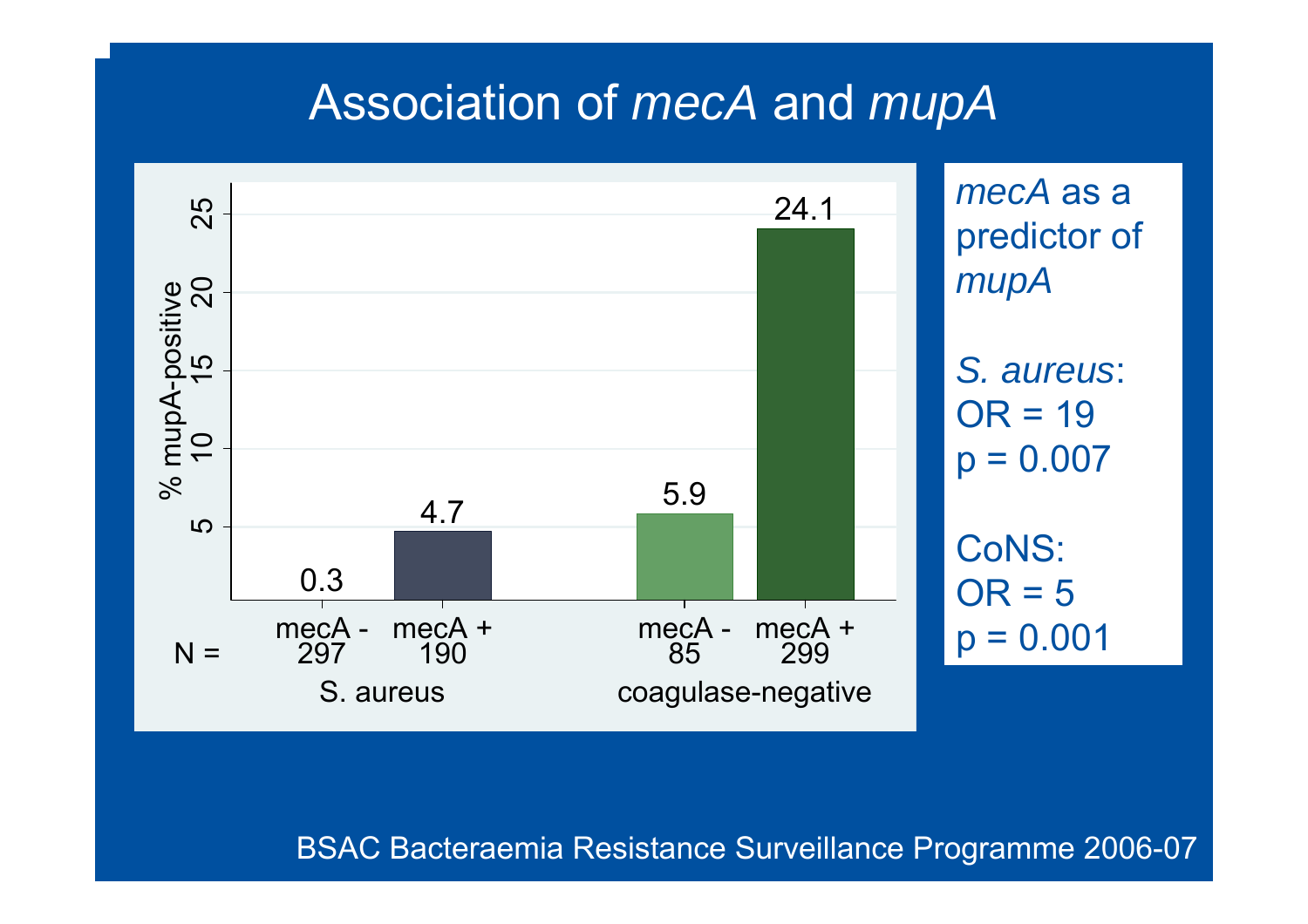## *mupA* and phenotypic mupirocin resistance 1



BSAC Bacteraemia Resistance Surveillance Programme - 2007 only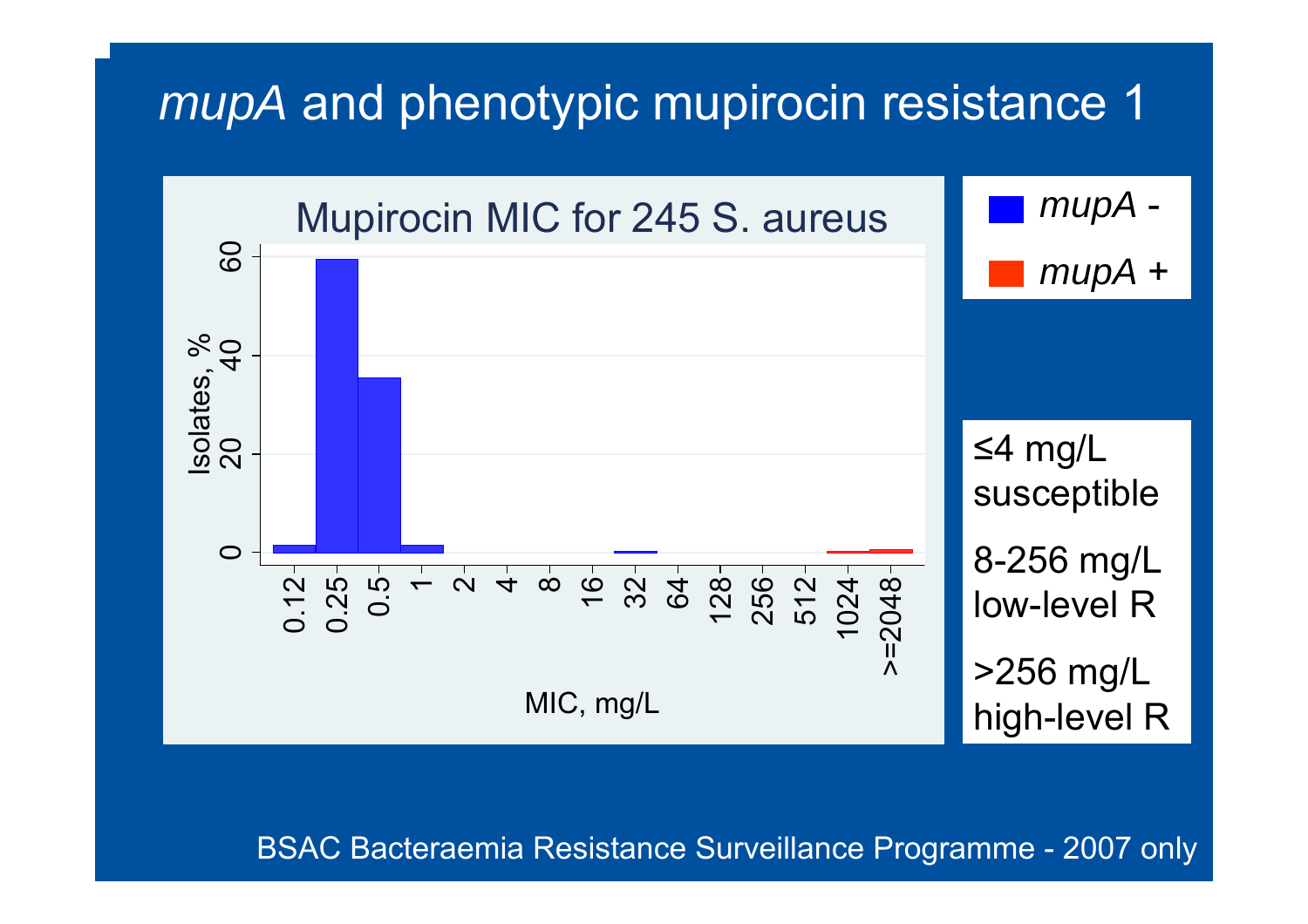## *mupA* and phenotypic mupirocin resistance 2



#### BSAC Bacteraemia Resistance Surveillance Programme - 2007 only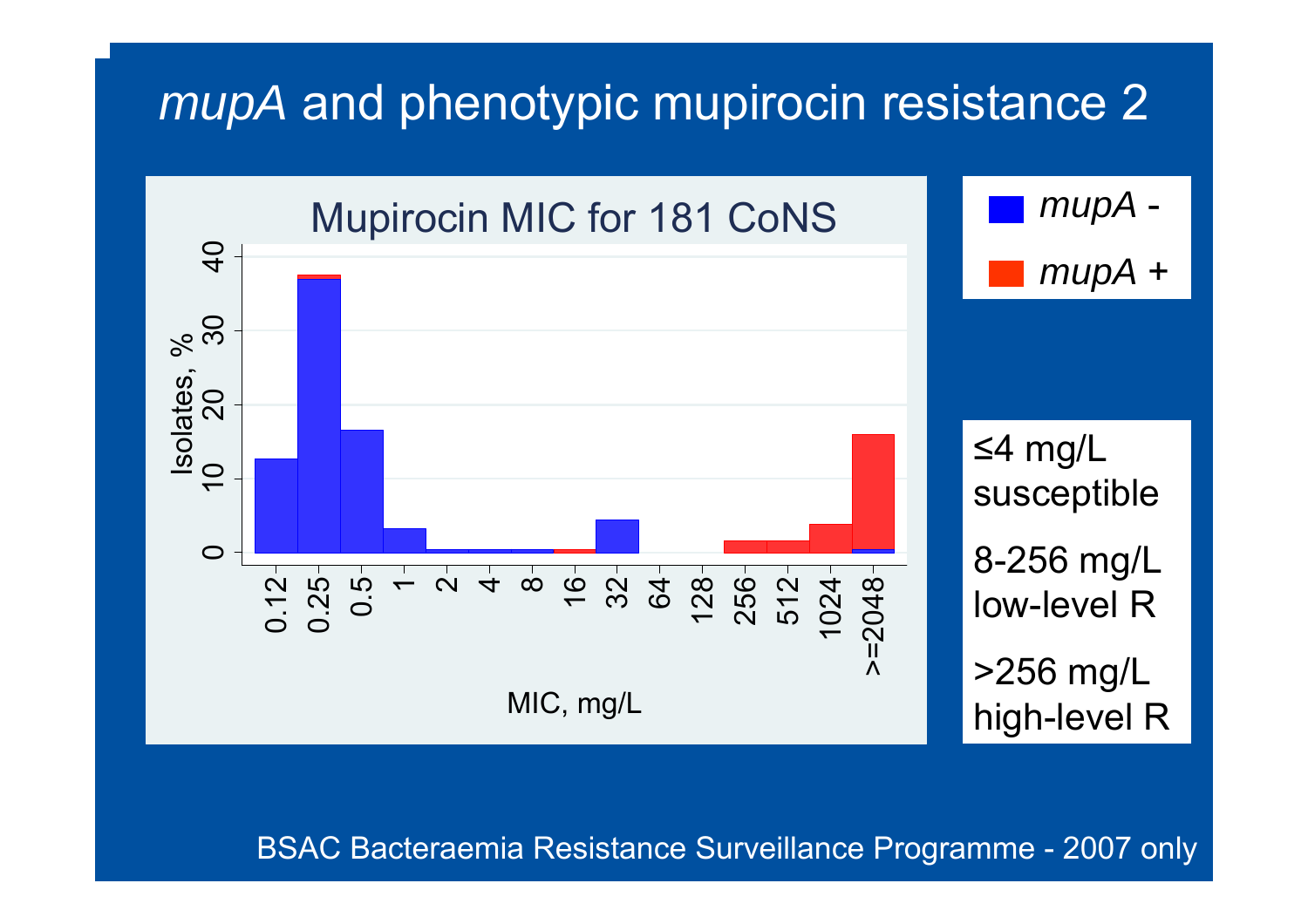# An unusual mechanism?

One coagulase-negative isolate under investigation:

- •Highly resistant: MIC >1024 mg/L;
- •*mupA* negative by at least two tests with different primers;
- •Hospital inpatient >48 hours, line-associated.

Four others resolved on re-testing:

- •1 mupirocin-susceptible
- •3 *mupA*-positive when tested with different primers.